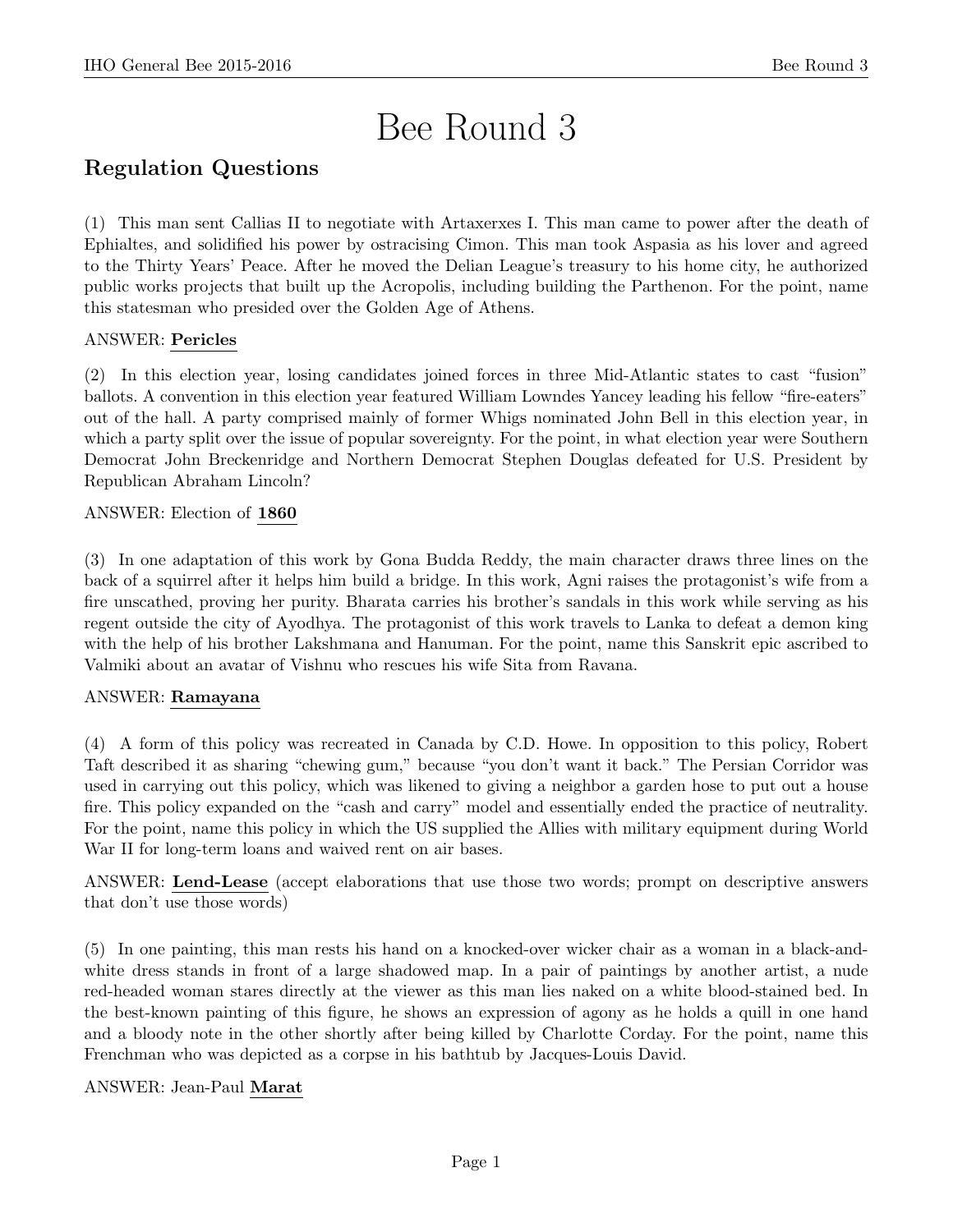(6) An author from this country wrote a novel in "Rotten English" called Sozaboy. Another contemporary author from this country set her novel Half a Yellow Sun during its civil war, and wrote We Should All Be Feminists in 2014. An author from this country was executed in 1995 by General Sani Abacha, resulting in this country's suspension from the Commonwealth of Nations for over three years. For the point, name this African birthplace of Ken Saro-Wiwa and Chimamanda Ngozi Adichie, as well as the home of the author of Things Fall Apart, Chinua Achebe.

# ANSWER: Federal Republic of Nigeria

(7) Ernest Hallen photographed this project. John Stevens replaced John Wallace as head of this project. The Hay-Bunau-Varilla treaty provided the land for this project, and one attempt at this project was started by Ferdinand de Lesseps at the Culebra Cut. This project was finished by George Goethals and Omar Torrijos signed a treaty to reclaim this project with Jimmy Carter. The US sponsored rebels calling for independence from Colombia to build this project. For the point, name this waterway that connects the Atlantic and Pacific Oceans.

# ANSWER: Panama Canal

(8) In 2015, a late Nicolai Muller goal for a team in this city knocked out Karlsruhe in a relegation playoff, ensuring that this city's team kept their distinction of being the only Bundesliga team to never drop out of the first league. Stuart Sutcliffe died of a brain hemorrhage in this city. The film "Backbeat" chronicles two early years spent by the Beatles in this city's Reeperbahn. This city's Frikadelle sandwich was later adapted into a more iconic American dish. For the point, name this German city that lends its name to a beef patty slotted in between two buns.

# ANSWER: Hamburg

(9) This politician denied knowledge of an inflammatory newspaper editorial entitled "War-in-Sight." This man was mocked in a political cartoon, "Dropping the Pilot," and cautioned against a war caused by "some damn foolish thing in the Balkans." He created a worker health insurance program, and provoked a war by editing the Ems Telegram. His country acquired Alsace and Lorraine after defeating France, and he passed the May Laws as part of his anti-Catholic Kulturkampf. For the point, name this "Iron Chancellor" of Prussia who oversaw the unification of Germany.

# ANSWER: Otto Eduard Leopold von Bismarck

(10) This man once stepped off a train to find a group of young girls waiting to use scissors to cut off parts of his clothing. He was known as the "Buckeye Bullet" during his time at Ohio State under coach Larry Snyder. During a Big Ten track meet in Michigan, this athlete set three world records and tied another in less than an hour. The 2016 film Race was based on his story its effect on the concept of Aryan supremacy. For the point, name this African-American runner who won four gold medals during the 1936 Berlin Olympics.

ANSWER: James Cleveland "Jesse" Owens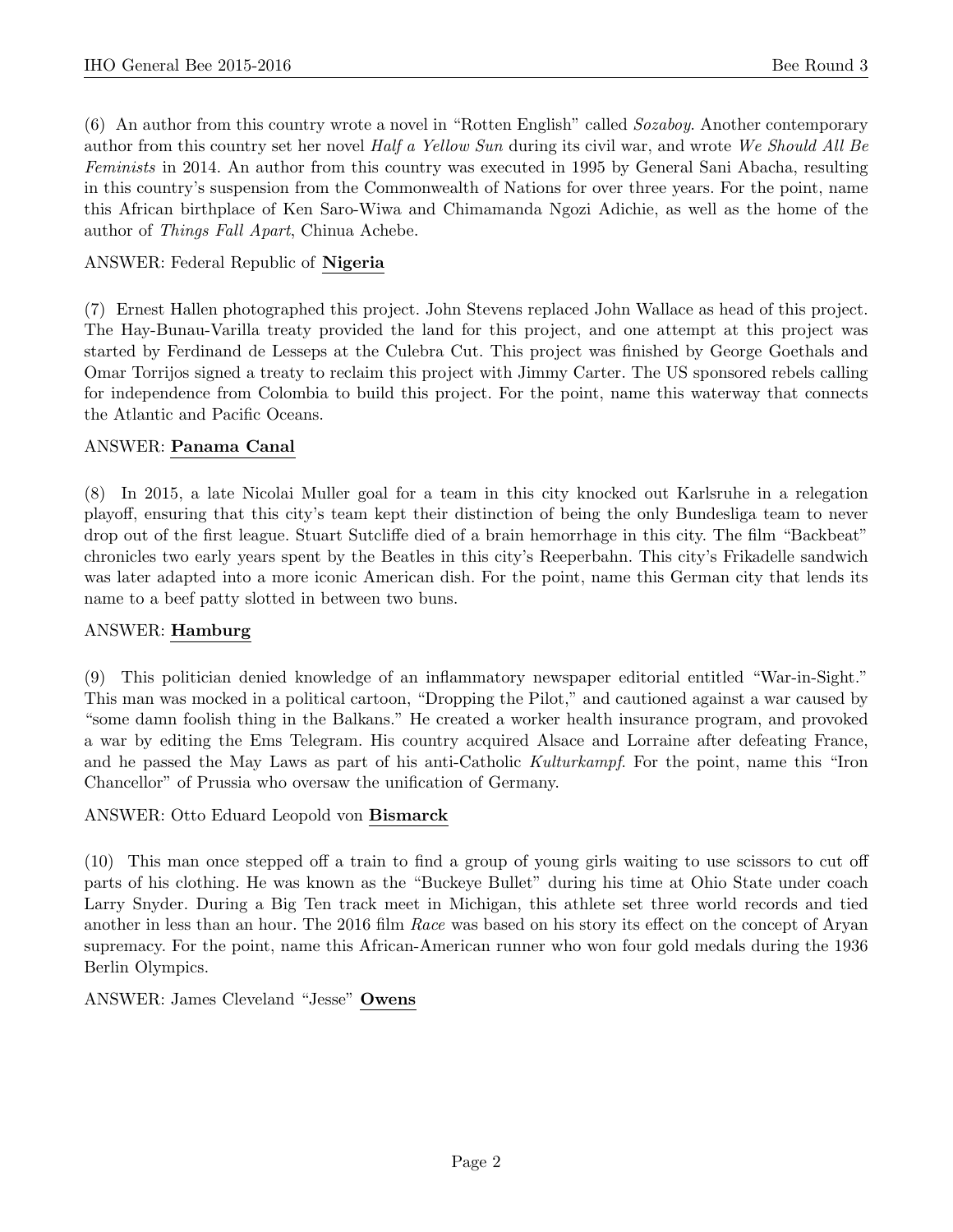(11) Before this event, one side used a Type 97 cipher to transmit a fourteen-part message. This event was the first to be carried out by the Kido Butai and one side closely studied the Battle of Taranto. This event, known as Operation Z, utilized Type 91 torpedoes. One side controversially decided not to launch a third attack wave. Admiral Nagumo used the Akagi and Zuikaku to launch planes like the Zero on an attack that began with the phrase "tora, tora, tora." For the point, name this surprise attack by the Japanese navy that brought America into World War II.

ANSWER: attack on Pearl Harbor (accept Operation Z before mention, accept Operation AI, accept equivalents for attack like "bombing")

(12) This composer wrote "The Ways of Zion Do Mourn" as a funeral anthem for Queen Caroline. The aria "Ombra ma fiu" from his opera Serse is marked "larghetto" but is often called his Largo. "My Heart Is Inditing" is one of four anthems he wrote for the coronation of George II, one of which is still played at every British coronation. This composer of Zadok the Priest wrote an oratorio with a Charles Jennens libretto in which the audience traditionally stands at the ends of Part II. For the point, what German-born English composer included the "Hallelujah Chorus" in his Messiah?

# ANSWER: George Frideric Handel

(13) One force in this battle emerged from a wood to attack towards Plancenoit, which occurred despite the capture of La Haye Sainte by the enemy. This battle began after one side moved on Dutch positions at Quatre Bras and won the Battle of Ligny. One commander hid his troops on the reverse slope of a hill, a tactic he had first employed in the Peninsular War. This battle was won when Prussians commanded by Blücher arrived, and this ended the Hundred Days Period. For the point, name this 1815 battle where the Duke of Wellington defeated Napoleon.

#### ANSWER: Battle of Waterloo

(14) This man worked with Roger Cotes on a set of formulas for numerical integration. An interference pattern between two surfaces can form a set of rings named for this man, who explained his success by noting "If I have seen further, it is by standing on the shoulder of giants." This physicist proposed a corpuscular theory of light in Opticks and carried on a lifelong dispute with Gottfried Leibniz over the invention of calculus. For the point, name this British physicist and mathematician who described his three laws of motion in Principia Mathematica.

#### ANSWER: Sir Isaac Newton

(15) This American politician, who outlined the "San Antonio formula" for peace, refused his Secretary of Defense's suggestions to freeze troop numbers, causing that Secretary to resign and take a job as President of the World Bank. In response to an attack on Pleiku Air Base, this man approved the eight-week bombing plan Operation Rolling Thunder. He refused to run for a second term partially because he disapproved of his own escalation efforts in the Vietnam War. For the point, name this American President who succeeded John F. Kennedy.

# ANSWER: Lyndon Baines Johnson (or LBJ)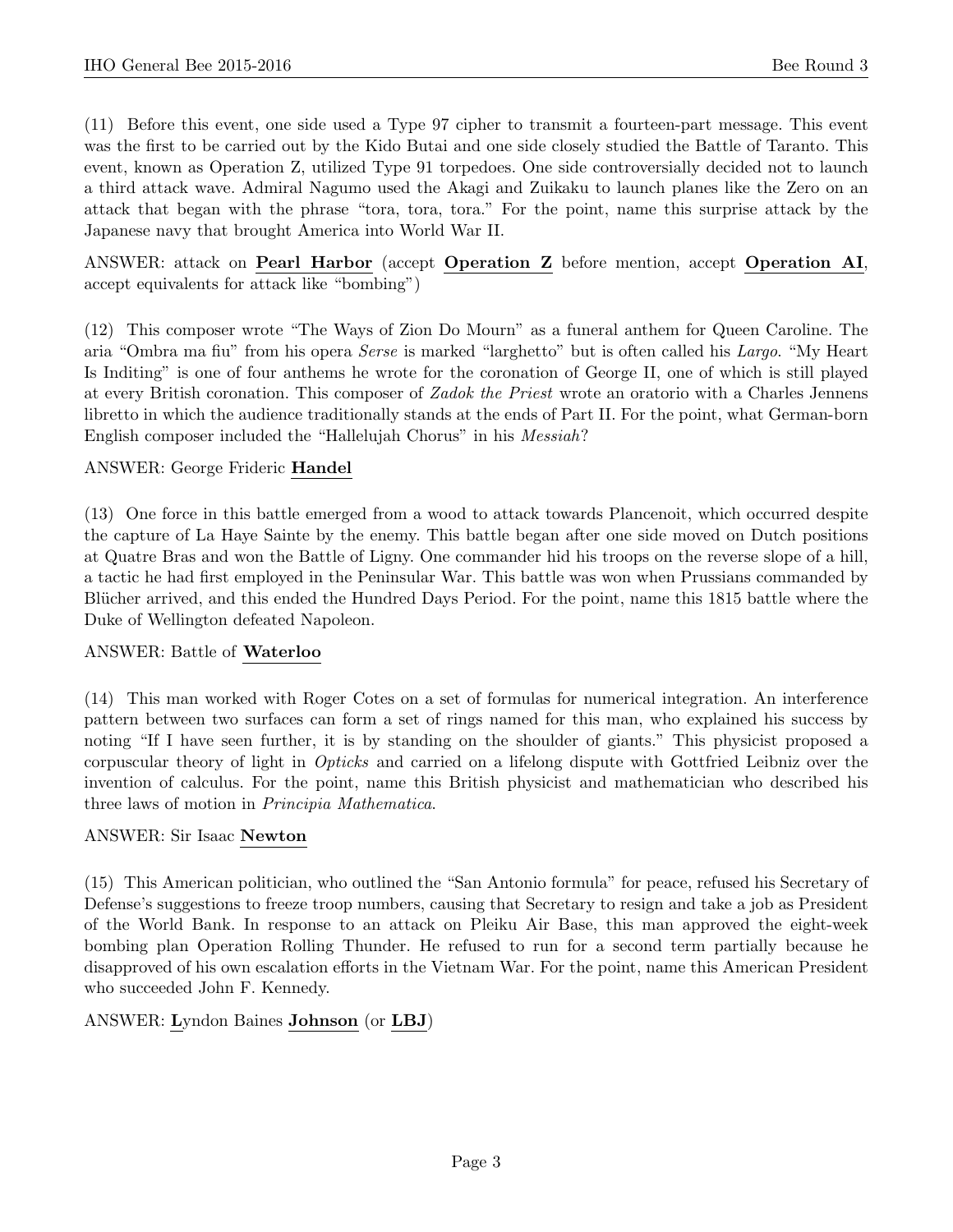(16) One offshoot of this organization painted a series of cartoon dwarves to protest censorship. In addition to the Orange Alternative, a militant offshoot of this group was founded by Kornel Morawiecki [mor-ah-veetz-kee]. This organization fought for the passage of the April Novelizations, which included the formation of a Senate to accompany the Sejm, at the Round Table Talks. It was founded following strikes by workers at the Lenin Shipyard in Gdansk. For the point, name this Polish trade union founded by Lech Walesa [va-weh-suh].

#### ANSWER: Solidarity

(17) Tunnels in this region were allegedly painted black so that it could be claimed they were used for coal mining. Arthur Bonifas and Mark Barrett were killed in this region, leading to a series of deforestation efforts. Commandos crossed this region during the Blue House Raid in an attempt to kill Park Chung-hee. The Bridge of No Return crosses this region, which is located in the 38th Parallel. For the point, name this strip of land that divides two countries, established as a peaceful barrier after the Korean War.

# ANSWER: Korean Demilitarized Zone (or DMZ; prompt on North and/or South Korea or the Korean Peninsula)

(18) One side's forces in these conflicts unsuccessfully attempted to capture the Keelung Harbour and saw its crew members aboard the Nerbudda executed. Three battles occurred at Taku Forts during one of these conflicts which was ended by the Treaty of Tianjin. One of these conflicts broke out when Ye Mingchen failed to return three crewman captured aboard the Arrow. The first of these conflicts was ended by the Treaty of Nanking, which came to be known as an "unequal treaty," and resulted in the surrender of Hong Kong. For the point, name these conflicts fought between China and the UK over the right to sell the namesake addictive drug.

#### ANSWER: Opium Wars

(19) This modern state was first explored by Europeans in the Portol´a expedition. Wealthy landowners attempted to overthrow this state's unpopular governor, Victoria, during the Battle of Cahuenga Pass. Fort Ross was established in this state with a sealing station on the Farallon Islands. Surprisingly, in 1920, a 100-pound Russian Orthodox bell was discovered in this state. Thirty Spanish missions were established on this state's Baja peninsula. The Bear Flag Republic was founded in, for the point, what West Coast U.S. state?

#### ANSWER: California

(20) One massacre in this city occurred due to declining sugar prices and was ordered by Adriaan Valckenier. This city was seized from the Sultanate of Banten and developed out of the Sunda Kelapa port. One leader cleared out its Merdeka Square to build the Monas, or National Monument. This city was rebuilt by Jan Pieterszoon Coen and renamed Batavia. In addition to being a key city in the Dutch East India Company, both Suharto and Sukarno ruled from this city. For the point, name this city on the island of Java, the capital of Indonesia.

#### ANSWER: Jakarta (accept Batavia before mention)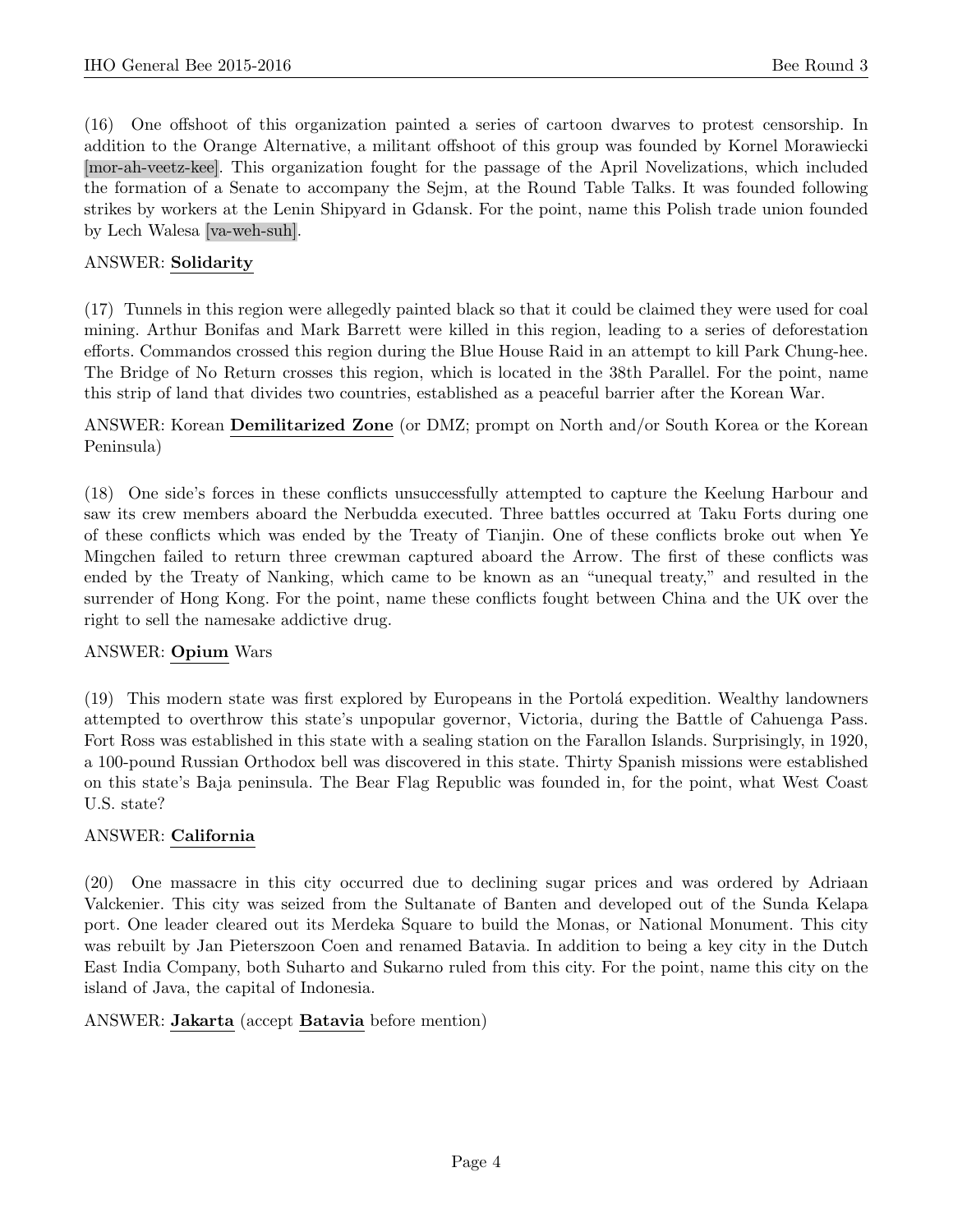(21) One ruler of a state with this name, originally governor of Multan, was Khizr Khan of the Sayyid dynasty. Another ruler of a state with this name lost a battle where camels were lit on fire and charged at war elephants. The last ruler of a state with this name, Ibrahim Lodi, lost a Battle of Panipat. After the Battle of Karnal, Nader Shah sacked a city with this name and stole the Peacock Throne from its Red Fort. For the point, name this name of a northern Indian sultanate and the capital of the Mughal Empire, a "new" version of which is the current capital of India.

# ANSWER: Delhi (do not accept New Delhi)

(22) A party named for this ideology is the largest opposition party in Hungary. Another party named for this ideology formed a government despite being 36 seats shorts of a majority in the 2015 Portuguese general election. A third party named for this ideology failed to form a government after Pablo Iglesias's Podemos refused to join a pact with the C's and Pedro Sánchez lost an investiture vote in Spain's Cortes General. For the point, name this ideology calling for the means of production to be owned by society, a "democratic" variant of which is supported by Bernie Sanders.

#### ANSWER: socialism (accept word forms)

(23) This man was the first American to roll copper into sheets for protective sheathings on boats. Gilbert Stuart painted an 1813 portrait of him, as did John Singleton Copley in 1768. On the eve of the American Civil War, Longfellow published a poem commemorating this man's most famous action. He instructed Robert Newman, the sexton of the North Church, to hang lanterns with the signal "one if by land, two if by sea." For the point, name this Bostonian silversmith who alerted the colonial militia that the British were coming.

#### ANSWER: Paul Revere

(24) This person forced the Duke of Aiguillon into exile. This person was imitated by Nicole Leguay so that Jeanne de la Motte could trick the Cardinal de Rohan. This person made her close friend the Duhess of Polignac was brutally murdered during the September Massacres, and she was supported by her brother Joseph II. This woman's reputation was hurt by the Affair of the Diamond Necklace, and her spending earned her the nickname "Madame Deficit". For the point, name this Habsburg wife of Louis XVI guillotined during the French Revolution.

#### ANSWER: Marie Antoinette (accept Maria Antonia Josepha Johanna von Habsburg-Lothringen)

(25) While in this office, one holder of this position declared every day that an assembly could meet a religious holiday to prevent passage of legislation. Incitatus was named to hold this office, and holders of this office were required to rotate command of armies each day. One man who held this position seven times replaced maniples with cohorts. This position, at the height of the cursus honorum, was held by men like Gaius Marius and Lucius Sulla. For the point, name this highest elected office in the Roman Republic.

#### ANSWER: Roman consul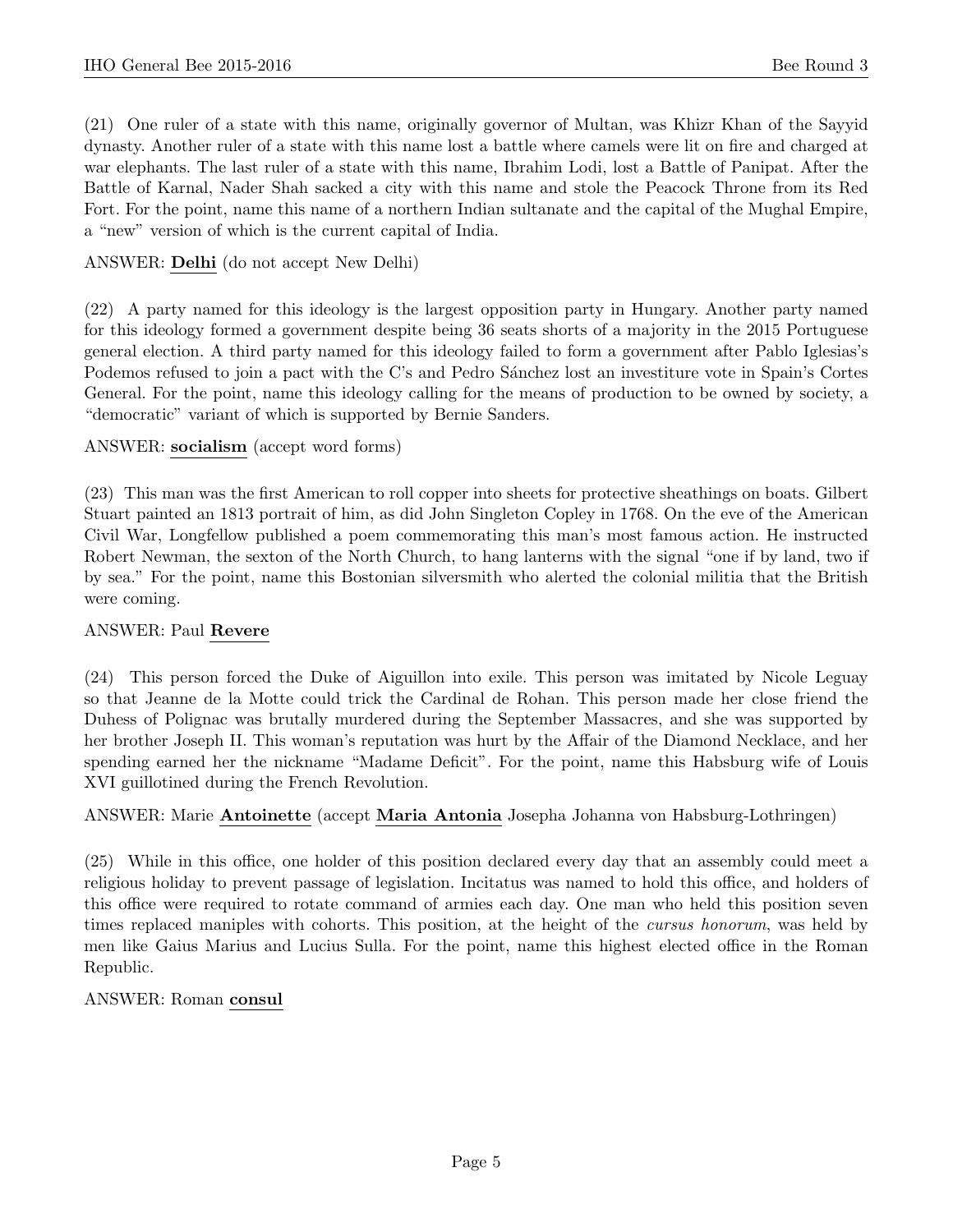(26) This man rejected a renewal of the Hudaybiyyah treaty put forth by Abu Sufyan. During the "Story of the Cranes," this man allegedly confirmed the existence of three goddesses. This man broke with the Banu Hashim clan after the death of his uncle Abu Talib. Gabriel commanded this man to "Recite!" in the Hira cave. This victor of the Battle of the Trench married Aisha and was carried by the steed Buraq through the Isra and Mi'raj, known collectively as the night journey. For the point, name this last prophet and founder of the Islamic faith.

#### ANSWER: Muhammad

(27) One holder of this type of position in the United States faced a scandal when Harry Thomas Jr. was found to be embezzling funds. FreshPAC supported that holder, Muriel Bowser. An English holder of this position called St. Patrick's Day a Leftist holiday and insinuated that taxpayers who funded it were supporters of Sinn Fein. Sadiq Khan now holds this position after succeeding a blonde Brexit-backer from the Conservative Party. For the point, name this position that Boris Johnson previously held during eight years in London.

ANSWER: mayor (of Washington D.C. and/or London)

(28) This man fought with Gumushtigin after the death of his former overlord of the Zengid dynasty, Nur al-Din. He withdrew from the city of Ascalon after his defeat at the Battle of Arsuf. He executed a man who pillaged caravans during a truce, Reynald, after the battle of Hattin. He fought with Baldwin and Guy de Lusignan, two rulers of a city that he captured in 1187. This founder of the Ayyubid dynasty in Egypt eventually conquered Syria. For the point, name this Muslim leader who fought Richard the Lionheart during the Third Crusade for control of Jerusalem.

# ANSWER: Saladin (or Salah ad-Din Yusuf ibn Ayyub)

(29) This term appeared in Aristotle's Politics to describe the olive presses of Thales of Miletus. The Salt Commission was one of these, formed during the Tang Dynasty, that is set to end this year. These systems are characterized by the inverse elasticity rule, which states that pricing power is reduced by increased elasticity of demand. The British East India Company and the Standard Oil Company were, for the point, what type of economic system, contrasted with perfect competition, in which there is only one supplier of a particular commodity?

ANSWER: monopoly (do not accept monopsony, oligopoly, or monopolistic competition)

(30) A spiritual movement named after this product believes in an energy source called qi [chee] and was founded by Zhang Daoling. That Daoist movement was also known as The Celestial Masters. The 1970 Nobel Peace Prize was given to Norman Borlaug for his innovations with this product in South Asia. This non-indigo product became known as Carolina Gold as one of the main crops grown in early South Carolina. It was one of several crops that brought about the Green Revolution and monsoons bring the water to grow this crop. For the point, name this staple crop grown in paddies.

#### ANSWER: rice